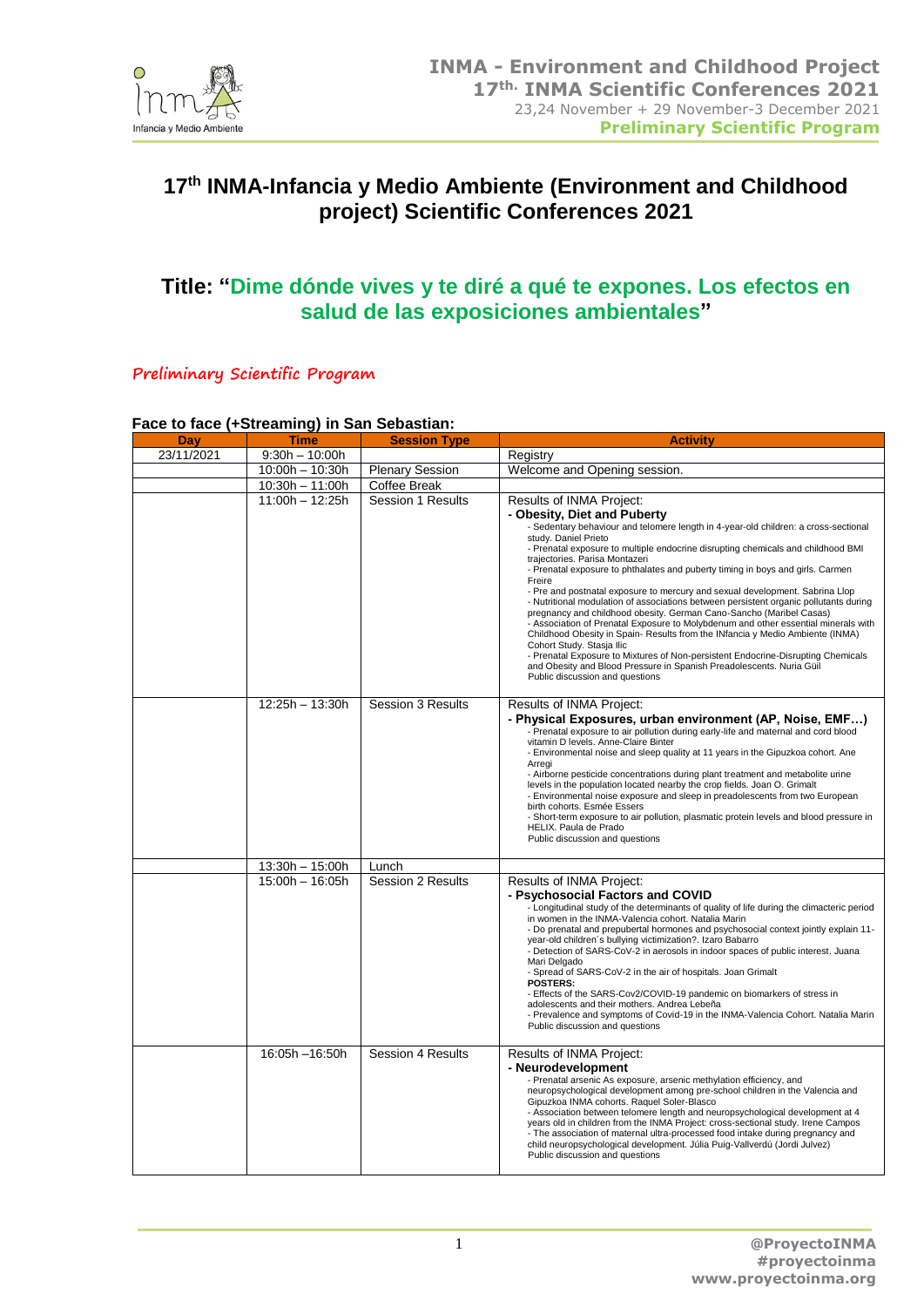

|  | <b>Preliminary Scientific Program</b> |  |
|--|---------------------------------------|--|
|  |                                       |  |

| 16:50h - 17:20h | Coffee Break           |                                                                                                                                                                                                                                                                                                                                                                                                                                                                                                                                                                                                                                                                                                                                         |
|-----------------|------------------------|-----------------------------------------------------------------------------------------------------------------------------------------------------------------------------------------------------------------------------------------------------------------------------------------------------------------------------------------------------------------------------------------------------------------------------------------------------------------------------------------------------------------------------------------------------------------------------------------------------------------------------------------------------------------------------------------------------------------------------------------|
| 17:20h-18:50h   | <b>Plenary Session</b> | <b>European Projects</b>                                                                                                                                                                                                                                                                                                                                                                                                                                                                                                                                                                                                                                                                                                                |
|                 |                        | <b>Results of other birth cohorts</b><br>- First descriptive data of the BISC cohort. Pol Jimenez<br>- Personal exposure to air pollutants during pregnancy in the BiSC cohort. loar Rivas<br>(Zoraida García)<br>- Evolution of levels of perinatal maternal perceived stress during COVID-19<br>pandemic in Barcelona. Ioar Rivas (Neus Rosell)<br>- Air pollution during early-life and brain structure: cumulative effects and windows of<br>vulnerability. Anne-Claire Binter<br>- Effect of postpartum depression on infant behaviour. Paula Llabrés<br>- Prenatal exposure to air pollution impairs psychomotor development at 40 days of<br>age: results from ECLIPSES study. Lucia Iglesias<br>Public discussion and questions |
| 18:50h          | End of the $1st$ . day |                                                                                                                                                                                                                                                                                                                                                                                                                                                                                                                                                                                                                                                                                                                                         |

### **Face to face (+Streaming) in San Sebastian:**

| <b>Day</b> | <b>Time</b>      | <b>Session Type</b>              | <b>Activity</b>                                                                                                                                                           |
|------------|------------------|----------------------------------|---------------------------------------------------------------------------------------------------------------------------------------------------------------------------|
| 24/11/2021 | $8:30h - 9:30h$  | <b>Closed Session</b>            | <b>INMA Direction Committee breakfast</b>                                                                                                                                 |
|            | $9:30h - 10:45h$ | <b>Session 5 Results</b>         | Results of INMA Project:                                                                                                                                                  |
|            |                  |                                  | - Genetics                                                                                                                                                                |
|            |                  |                                  | - Placental mQTLs: final INMA database & applications. Ariadna Cilleros-Portet<br>- Comparing imputation panels and merging strategies across INMA genotype               |
|            |                  |                                  | datasets. Sergi Marí                                                                                                                                                      |
|            |                  |                                  | - Pre-pregnancy maternal body mass index and placental methylation: a meta-<br>analysis of 2,641 mother-child pairs. Nora Fernandez-Jimenez (Jose Ramon Bilbao)           |
|            |                  |                                  | - Integrative study of copy neutral loss of heterozygosity mosaicism and its                                                                                              |
|            |                  |                                  | relationship with the exposome and health. Laura Balagué<br>- The effect of polymorphic inversions on DNA methylation and its modulation by the                           |
|            |                  |                                  | early-life exposome. Natalia Carreras<br>- EWAS of Green Spaces and blood DNA methylation. Sofía Aguilar                                                                  |
|            |                  |                                  | Public discussion and questions                                                                                                                                           |
|            |                  |                                  |                                                                                                                                                                           |
|            | 10:45h-11:15h    | <b>Coffee Break</b>              |                                                                                                                                                                           |
|            | 11:15h-12:05h    | Session 6 Results                | Results of INMA Project:<br>- POSTERS 1                                                                                                                                   |
|            |                  |                                  | - Exposure to non-persistent pesticides and associated factors in children at 8 years                                                                                     |
|            |                  |                                  | of age (INMA cohort). Josune Dominguez<br>- Childhood exposure to non-persistent pesticides and puberty timing. Francesca                                                 |
|            |                  |                                  | Castiello (Carmen Freire)                                                                                                                                                 |
|            |                  |                                  | - Organophosphate pesticides, pyrethroids and bisphenols in eight-year old children<br>from Asturias. Natalia Bravo (Joan Grimalt)                                        |
|            |                  |                                  | - Exposure to mercury in INMA Valencia: from prenatal period to adolescence.                                                                                              |
|            |                  |                                  | Ferran Ballester<br>- Prenatal exposure to metals and telomere length at 4 and 8 years of age in the                                                                      |
|            |                  |                                  | INMA-Gipuzkoa cohort. Nora Molas                                                                                                                                          |
|            |                  |                                  | - Arsenic exposure and respiratory outcomes during childhood in INMA study.<br>Antonio J. Signes Pastor                                                                   |
|            |                  |                                  | - Prenatal metals exposure and blood pressure throughout childhood: A longitudinal                                                                                        |
|            |                  |                                  | study using Bayesian mixed effects linear regression with multivariate Gaussian<br>prior for the metals exposure coefficients. Preliminary results. Gabriel Riutort-Mayol |
|            |                  |                                  | - Maternal Perfluoroalkyl Substances, Thyroid Hormones, and DIO Genes: A                                                                                                  |
|            |                  |                                  | Spanish Cross-sectional Study. Blanca Sarzo (María José López)<br>Public discussion and questions                                                                         |
|            |                  |                                  |                                                                                                                                                                           |
|            | 12:05h-12:20h    | <b>Break</b>                     |                                                                                                                                                                           |
|            | 12:20h -13:00h   | Session 7 Results                | Results of INMA Project:<br>- POSTERS 2                                                                                                                                   |
|            |                  |                                  | - Association of breastfeeding and genome-wide DNA methylation in children's                                                                                              |
|            |                  |                                  | blood. Mariona Bustamante (Sofia Aguilar)<br>- Analysis of the relationship between family context, executive functions and socio-                                        |
|            |                  |                                  | emotional problems in middle childhood. Florencia Barreto-Zarza                                                                                                           |
|            |                  |                                  | - Vaginal microbiota: factors that determine its composition and diversity. María<br>Montagud (María José López)                                                          |
|            |                  |                                  | - Quality of life and mental health of adolescents after Covid-19. Nerea Lertxundi                                                                                        |
|            |                  |                                  | - Mental health in the climacteric period: Mindfulness as an assessment tool. Marisa<br>Nieto (Natalia Marin)                                                             |
|            |                  |                                  | - Secular trend in menarche and menopause: results of a comparison between two                                                                                            |
|            |                  |                                  | population-based studies in the Valencian Community and the INMA - Valencia<br>Cohort. Andrea Beneito                                                                     |
|            |                  |                                  | Public discussion and questions                                                                                                                                           |
|            | 13:00h-13:30h    | <b>Plenary Session</b>           | CLOSURE of the Face to Face 17th INMA Scientific Conference                                                                                                               |
|            |                  |                                  | 2021                                                                                                                                                                      |
|            | 13:30h - 15:00h  | Lunch                            |                                                                                                                                                                           |
|            | 15:00h           | End of the 2 <sup>nd</sup> . day |                                                                                                                                                                           |